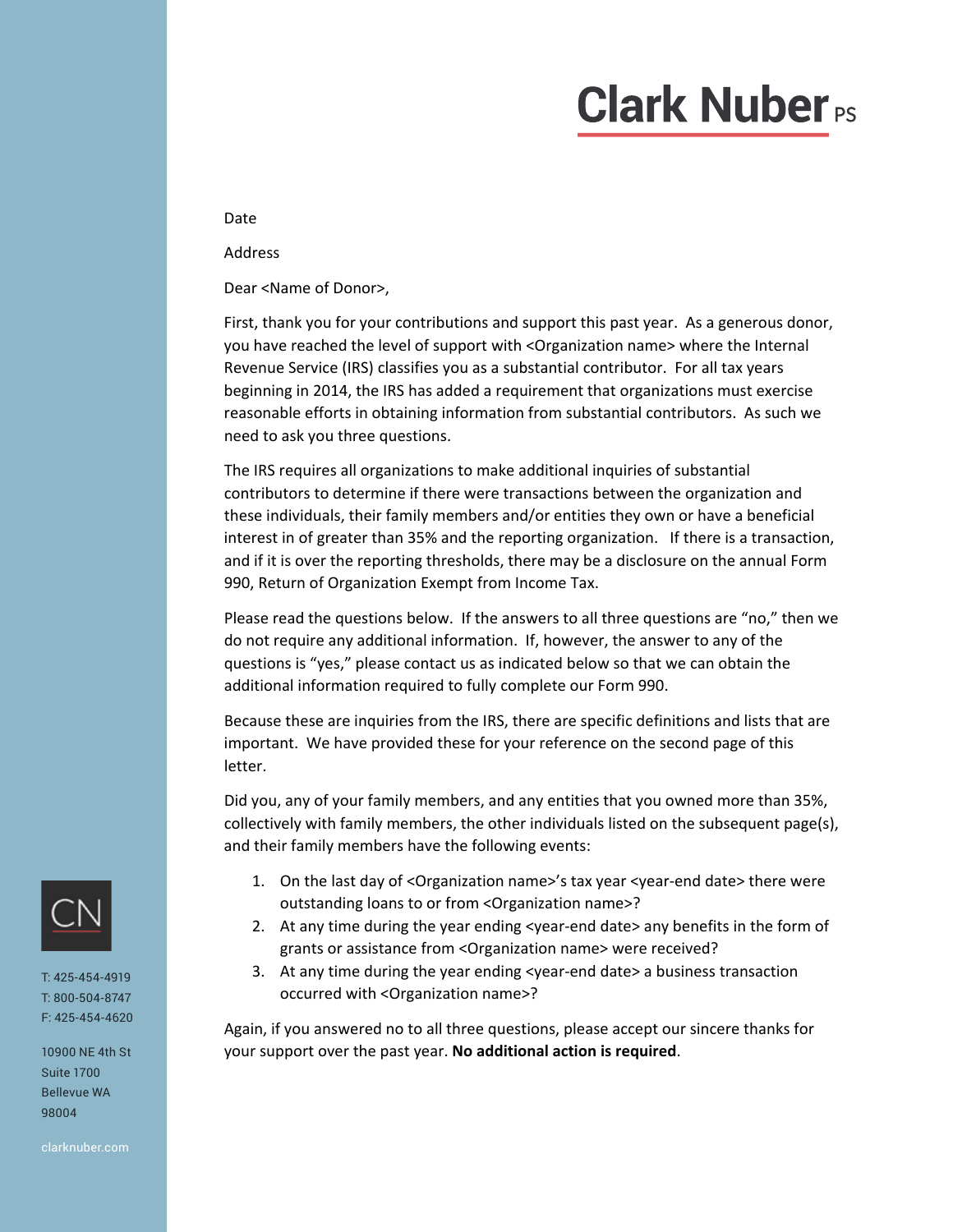# **Clark Nuber**<sub>PS</sub>

If you answered yes to any of the three questions please contact <name> at <phone number> or <email> so that we can determine if there is additional disclosure required on our 2014 Form 990.

We appreciate our assistance in remaining a fully compliant tax exempt organization.

Sincerely,

<Executive Director>

<Organization Name>

Definitions for Substantial Contributor Form 990 Interested Person Inquiry:

#### **Family Member:**

- Your spouse,
- ancestors,
- brothers and sisters (whether whole or half-blood),
- children (whether natural or adopted),
- grandchildren,
- great‐grandchildren, and
- Spouses of brothers, sisters, children grandchildren and great-grandchildren.

### **35% Controlled Entity**

An entity that is owned, directly or indirectly more than 35% by you or your family members (see above definition of family members).

- For a corporation, control/ownership is measured by voting power.
- For a partnership or LLC, control/ownership is measured by profits interest.
- For a trust or estate, control/ownership is measured by beneficial interest.

An example of indirect ownership which would constitute more than 35% control would be:

Direct ownership of an 80% profits interest in a partnership that holds a 50% ownership interest in another partnership results in a 40% indirect ownership in the second partnership.